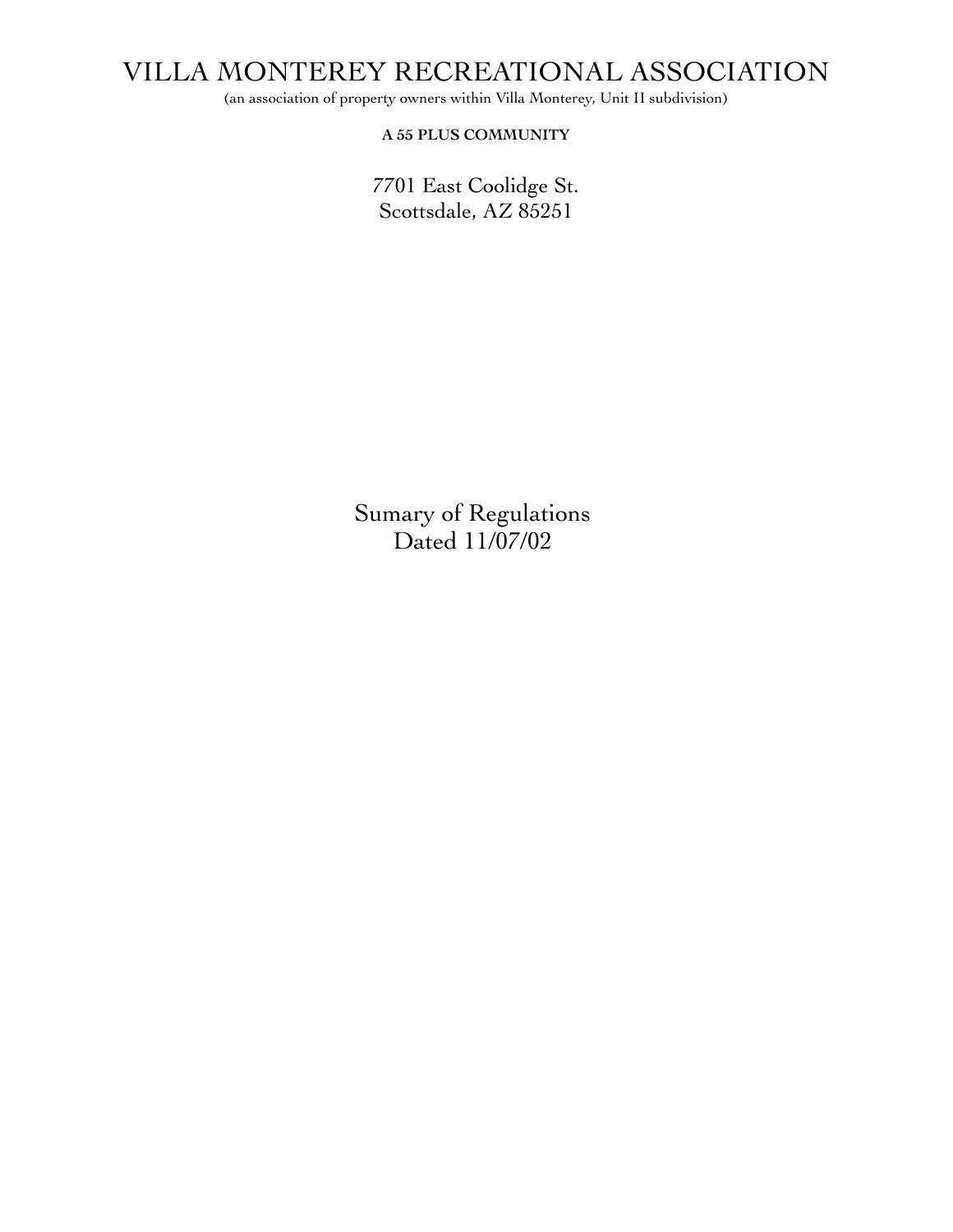(an association of property owners within Villa Monterey, Unit II subdivision)

**A 55 PLUS COMMUNITY**

7701 East Coolidge St. Scottsdale, AZ 85251

## SUMMARY OF IMPORTANT REGULATIONS VILLA MONTEREY UNIT II

Prospective buyers/occupants must meet the age restrictions for this 55 plus residential community which was incorporated in 1962 as the Villa Monterey Recreational Association with the specific intent of providing homes and facilities for 55 plus residents. These homes are situate within Villa Monterey, Unit Two, a subdivision within Maricopa County, Arizona, according to the plats of record thereof in the office of the Recorder of Maricopa County, Arizona, in Book 97 of Maps at page 13 thereof, and in Book 97 of Maps, at page 44.

At least one resident in 80% of the households shall be 55 years of age or older, the remaining occupants shall be at least 40 years of age. No other persons shall remain in permanent residence. An occasional visits of not more than 90 days are permitted by persons who do not meet the age requirements. Existing residents, if any, who did not meet these restrictions which were effective May 31, 1991 were not affected. Home Assistant personnel are not affected by this restriction.

All clotheslines, equipment, garbage cans, service yards, woodpiles or storage piles shall be kept screened by adequate planting or fencing so as to conceal them from view of neighboring parcels and streets. All rubbish, trash or garbage shall be removed from the premises and shall not be allowed to accumulate thereon.

No advertising signs (except for one "For Rent" or "For Sale" sign per parcel), billboards, campers, trailers, trucks, or boats, unsightly objects or nuisance shall be erected, placed, or permitted to remain on any of said lots, nor shall the premises be used in any way or for any purpose which may endanger the health or unreasonably disturb the owner of any parcel in the subdivision.

No vehicles may be parked on city streets if they are in excess of 22 feet in length. If they are 22 feet or less in length they may be parked on city streets for a period not to exceed 72 hours. This is in accordance with current Scottsdale law. No vehicle in excess of 22 feet in length may be parked on an individual property.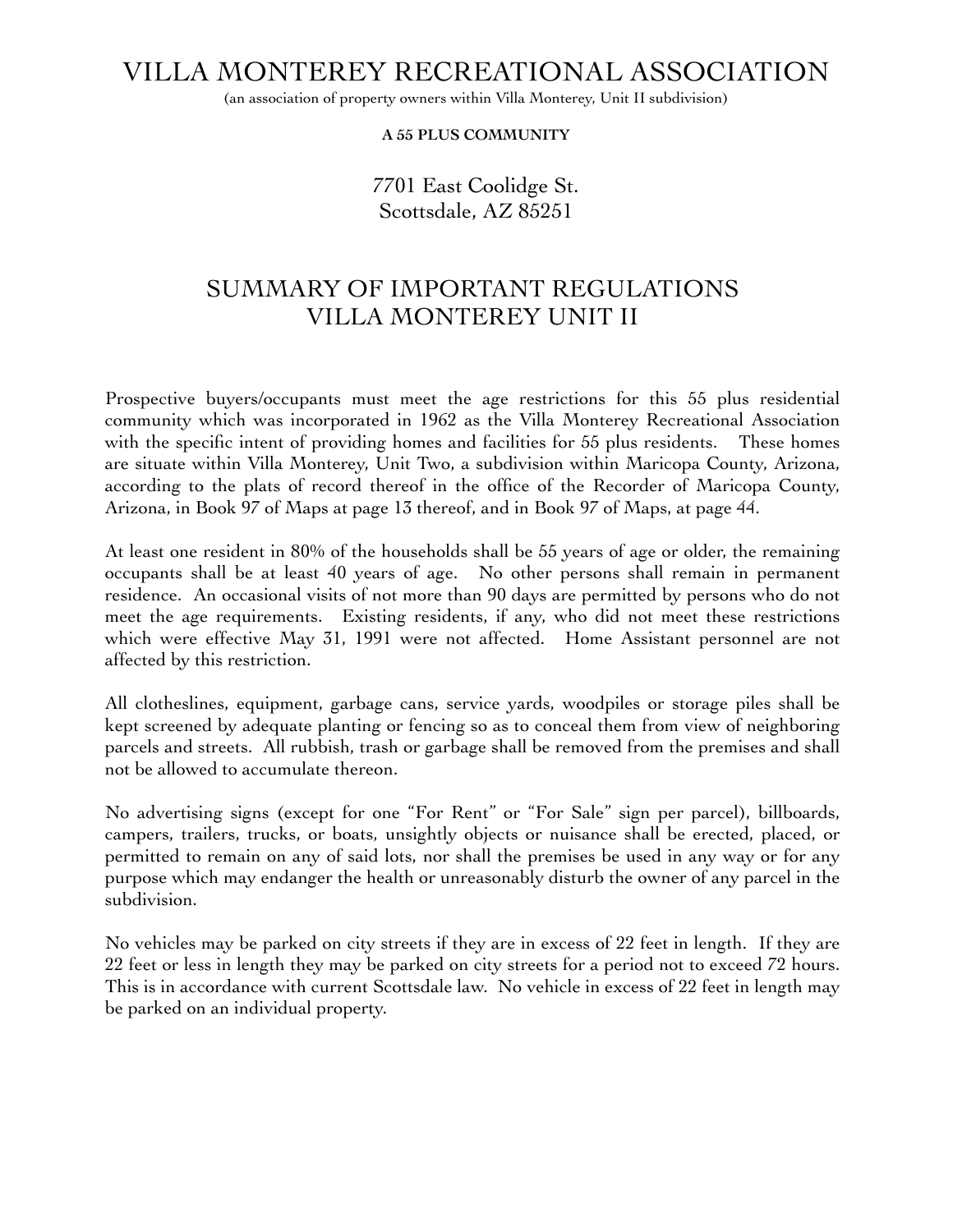(an association of property owners within Villa Monterey, Unit II subdivision)

#### **A 55 PLUS COMMUNITY**

### 7701 East Coolidge St. Scottsdale, AZ 85251

In the event the owner of any parcel shall fail to maintain the premises and the improvements situated thereon in a manner satisfactory to the Board of Directors of Villa Monterey Recreational Association, the Association, through its agents and employees, shall have the right to enter upon such lot and repair, maintain, rehabilitate and restore the premises and the exterior of any improvements situated thereon, and the cost thereof shall be charged against the owner of said lot by invoice in the manner set forth in paragraph 7(d) of the Regulations of Villa Monterey Unit II, and made a lien on said lot and foreclosed as therein stated.

No building, fence, wall or other structure shall be commenced, erected or maintained until the plans and specifications showing the nature, kind, shape, height, materials, floor plans, location and approximate cost of such structure shall have been submitted to and approved by the Board of Directors of Villa Monterey Recreational Association, and a copy thereof, as finally approved shall be lodged permanently with said Board. The Board shall have the right to refuse to approve any such plans or specifications or grading plan, which are not suitable or desirable, in its opinion, for aesthetic, or any other reasons, and in so passing upon such plans, specifications and grading plans, it shall have the right to take into consideration the suitability of the proposed building or other.

The Board of Directors of Villa Monterey Recreational Association shall have the power to approve or disapprove any and all changes in occupancy or ownership of parcels in the subdivision and the sale, transfer, conveyance, lease or sublease of such parcels. The said Board shall be given notice in writing of any intended sale, transfer, conveyance, lease or sublease, together with an application on a form prescribed by the Board and completed by the proposed transferee or lessee. The Board shall have twenty-one (21) days after receiving such notice to approve or disapprove the same and within said twenty-one (21) day period the Association shall have the option to purchase, lease or sublease such parcel, as the case may be, on the same terms of sale, lease or sublease as those upon which the owner of said parcel proposes to sell, lease or sublease. In the event the Board shall neither approve nor disapprove the proposed transfer or lease within the twenty-one (21) day period, the same shall be deemed to be approved. In the event the Board shall disapprove such proposed transfer or lease but shall fail to exercise the option to purchase, lease or sublease within the said twenty-one (21) day period the proposed transfer or lease shall be valid only upon compliance with the provisions of paragraph  $7(g)(ii)$  or (iii) of the regulations of Villa Monterey Unit II as adopted in 1962 and amended in 1972 and 1992.